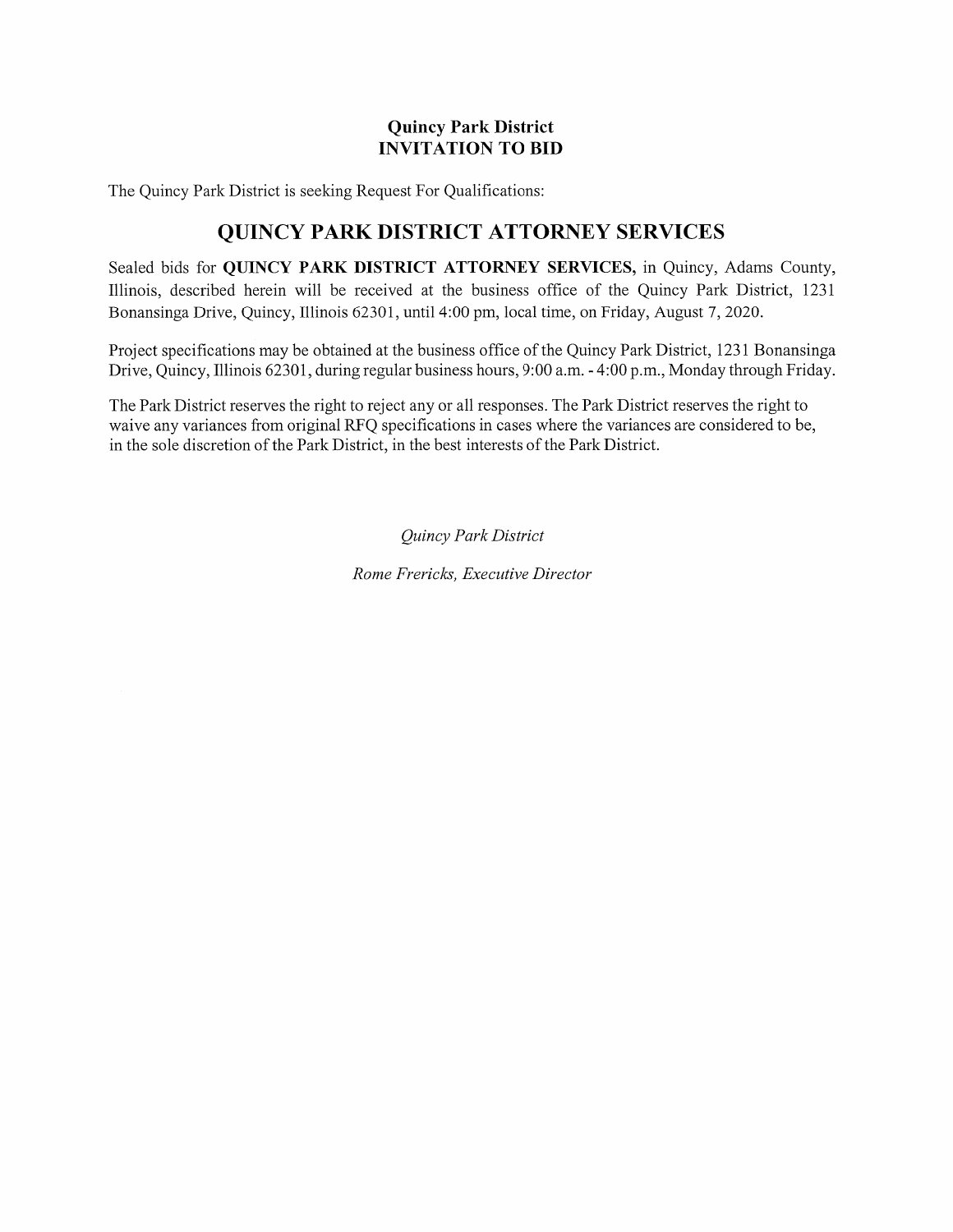### PARK DISTRICT ATTORNEY SERVICES REQUEST FOR QUALIFICATIONS (RFQ)

The Quincy Park District is seeking a law firm or individual attorney to provide Park District Attorney services. Law firms and attorneys are invited to submit qualifications and proposals for the provision of these services. In order to be considered, proposals must address each of the concerns requested in this document, including rates and fees.

#### DEADLINE SUBMISSION:

All proposals must be received no later than 4:00 p.m. on Friday, August 7, 2020.

### INTRODUCTION:

The Quincy Park District was organized in 1941 and is governed by a board of seven elected commissioners, serving four-year terms of office. The Park District has a population of approximately 40,000 residents.

The Park District is a creation of the legislature, and has no inherent powers, but only such powers as granted it by the legislature, or as necessarily implied to give effect to the powers specifically granted. The Board of Park Commissioners accept mandatory State law, makes its own rules within the framework of its delegated powers, and is subject only to the will of the people and the State of Illinois park district authority as provided by law. The Board of Park Commissioners of the Quincy Park District is considered the local legislative body to which is entrusted by law, the responsibility for planning, executing, and appraising the Park District park and recreation program.

## SCOPE OF SERVICES/DESCRIPTION OF RESPONSIBILITIES:

The PARK DISTRICT Attorney will be required to provide general municipal counsel, basic legal services, and advice on special projects and issues. The PARK DISTRICT requests one attorney be designated as the point of contact or lead attorney. Accessibility to and a timely response from the attorney is essential to the position.

Minimum qualifications include a Juris Doctorate from an accredited law school, a license to practice law in the State of Illinois, and be a member in good standing of the Illinois Bar. Experience with park districts and Illinois municipalities, knowledge of Municipal Law, Contract Law, and public use land acquisitions and sales is preferable.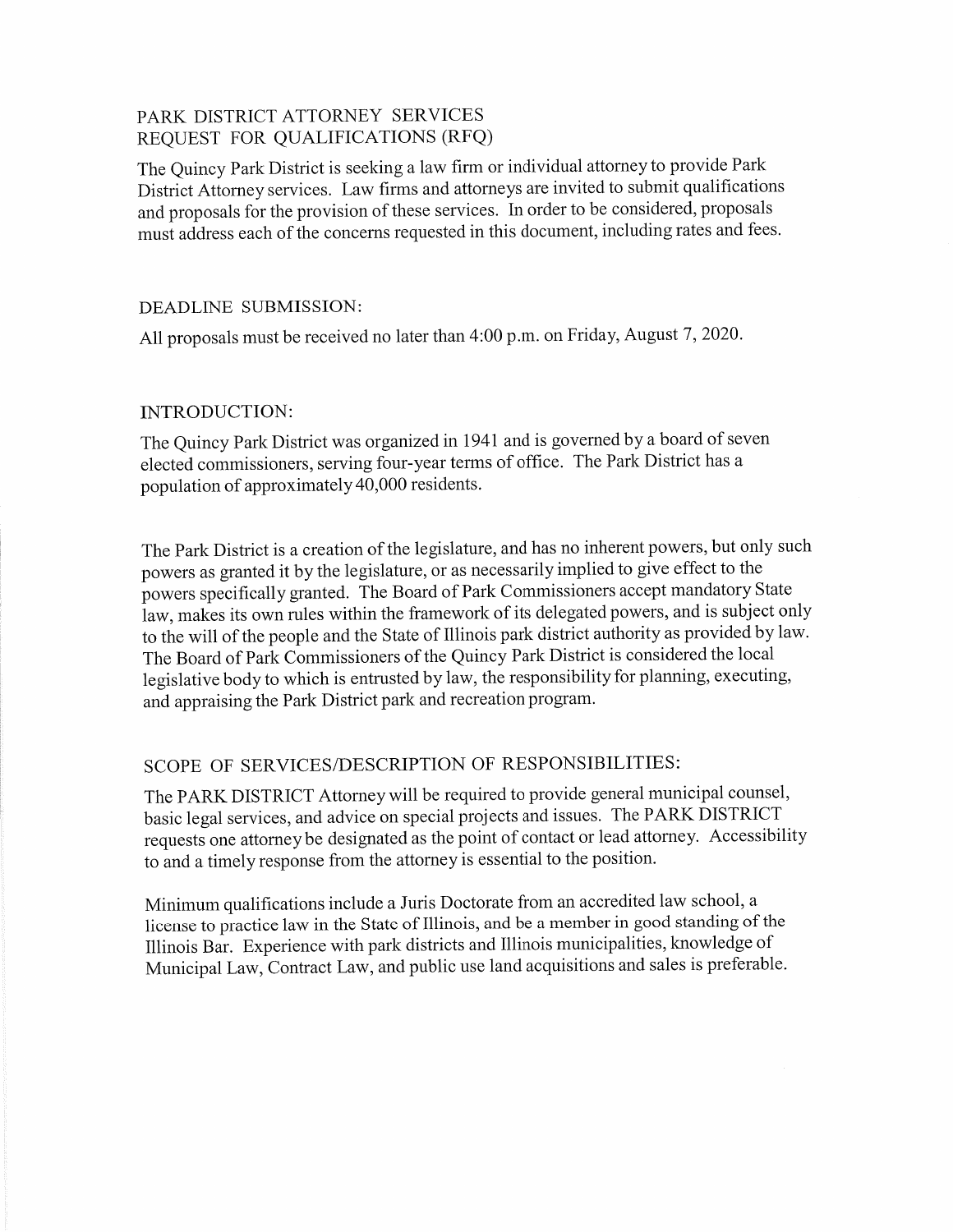General municipal counsel of the Park District Attorney includes but is not limited to: (1) having charge of all litigation in which the Park District is a party; (2) representing the Park District in all legal matters and proceedings in which the Park District is a party or interested, or in which any of its officers are parties in their official capacity; (3) advising the Board of Park Commissioners, department heads, and all other officers and agencies of the Park District as to all legal questions affecting the Park District's interest; (4) approving as to form all ordinances, contracts, deeds, bonds and any other documents to be signed in the name of, or made to or with, the Park District.

Basic legal services include: (1) reviewing or drafting ordinances, resolutions, contracts, agreements, deeds, easements; (2) providing advice regarding Park District operations, elections, open meetings, open records, Park District ordinances, Park District and State law, routine matters, personnel matters, and property matters including real estate acquisition and sale, annexation, zoning, condemnation and public finance; (3) reviewing agendas and materials for Board meetings, anticipating and preparing legal advice on items to be addressed at the Board meeting, and attending Park Board meetings which are generally held on the second Wednesday evening of each month if needed; and (4) providing legal opinions upon request.

Generally, the Park District Attorney may anticipate the job requiring up to 10 hours per month. Park District staff may work in-house to produce initial drafts, such as Park District ordinances and resolutions, prior to the attorney's review. The Park District may also seek outside specialized counsel as necessary.

The Park District Attorney will be required to provide a detailed, itemized billing on a monthly basis, in order to avoid misunderstanding, a standing request exists for legal review of contracts, ordinances and resolutions presented to the Board of Park Commissioners for consideration at its regular meeting if requested in addition to anticipating and preparing legal advice on issues up for consideration, as well as attendance at the regular Board of Park Commissioner meetings. Further a request for legal services exists upon phone or written request of the Executive Director or Board member. For all other requests, approval by the Executive Director prior to commencement of service is required. The Park District Attorney will be required to generally familiarize himself/herselfwith park district code/law and general municipal law and keep abreast of legislation affecting park districts outside the scope of billable services.

#### REQUESTED INFORMATION:

If you or your firm is interested in the opportunity to work with the Park District, please provide the following information:

1. Firm or individual name and contact information, including e-mail and website addresses and year organized.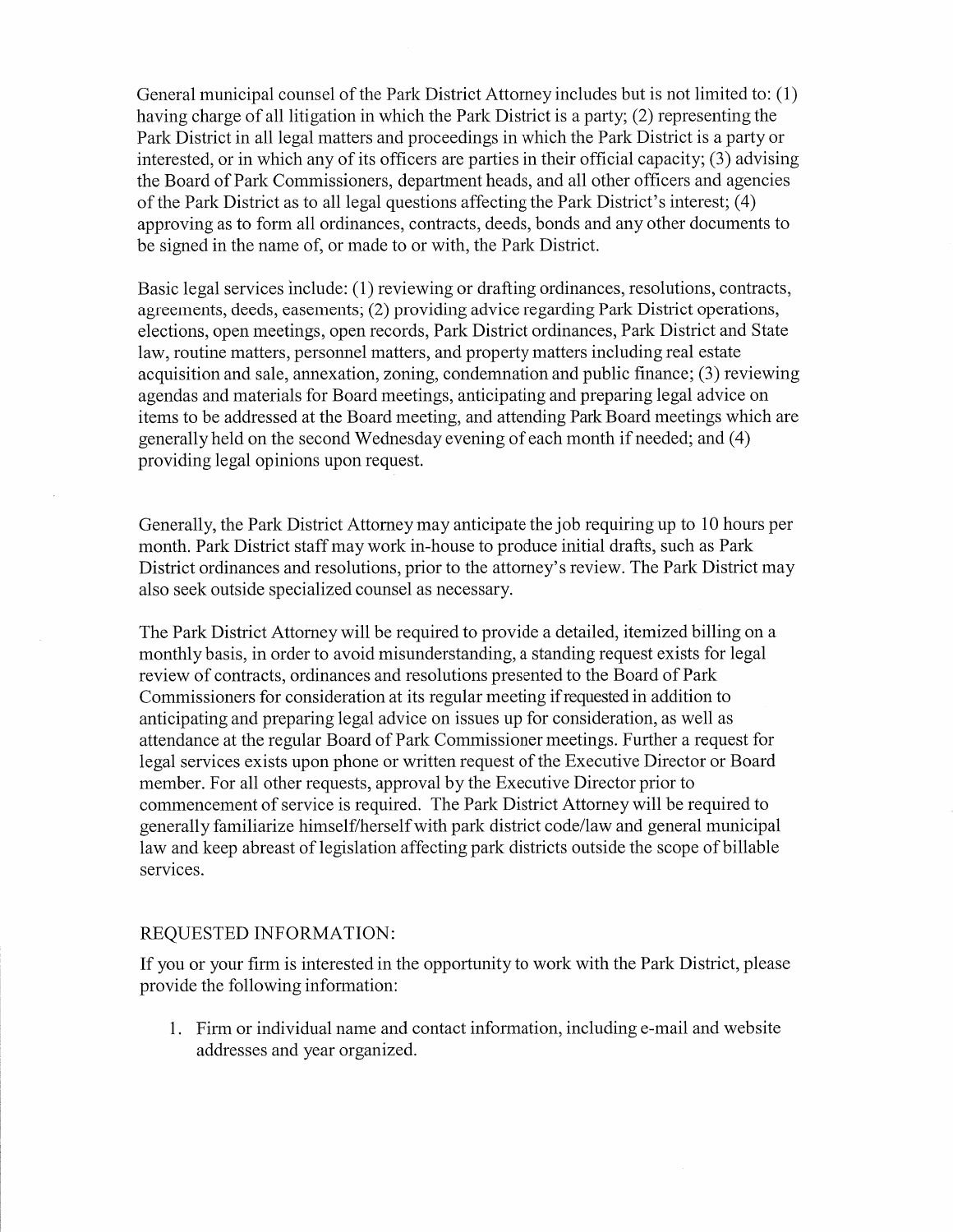- 2. Summary of qualifications, specializations, experience (including park district and municipal), professional affiliation, special training, availability, Illinois Bar license numbers, and contact information for key personnel and proposed lead and back-up attorneys for the Park District.
- 3. Information on any previous experience or services provided, including park district and municipal experience, park district related court cases, condemnation, zoning, litigation experience, list of past or present park district and municipal clients, etc.
- 4. List of clients you currently represent that could cause a conflict of interest with your responsibilities as Park District Attorney. Describe how you would be willing to resolve these or any future conflicts of interest.
- 5. If your firm or you have filed any litigation in the past five years in which the Park District or one of its employees was named as a party, please describe the case(s).
- 6. Other factors or special considerations you feel would influence your selection.
- 7. List of references and contact information.
- 8. Proposed hourly rates for each attorney assigned to the Park District or any alternative fee structure you propose.

## OTHER TERMS AND CONDITIONS:

The Park District reserves the right to reject any or all responses. The Park District reserves the right to waive any variances from original RFQ specifications in cases where the variances are considered to be, in the sole discretion of the Park District, in the best interests of the Park District.

All proposals submitted in response to this RFQ shall become the property of the Park District. The Park District retains the right to use any or all information presented in any proposal to the RFQ, whether amended or not. Selection or rejection of the proposal does not affect this right.

Contracts shall be awarded to the applicant determined to be best qualified to meet Park District's needs, with a mutually agreeable start date.

## EVALUATION AND SELECTION CRITERIA:

- General qualifications of the candidate for the position and key support personnel
- Quality and extent of services available
- Experience
- References
- $\bullet$  Costs
- Compliance with this Request for Qualifications
- Other criteria which pertain to providing effective and efficient legal services such as availability for questions and contact, timeliness, responsiveness and follow through